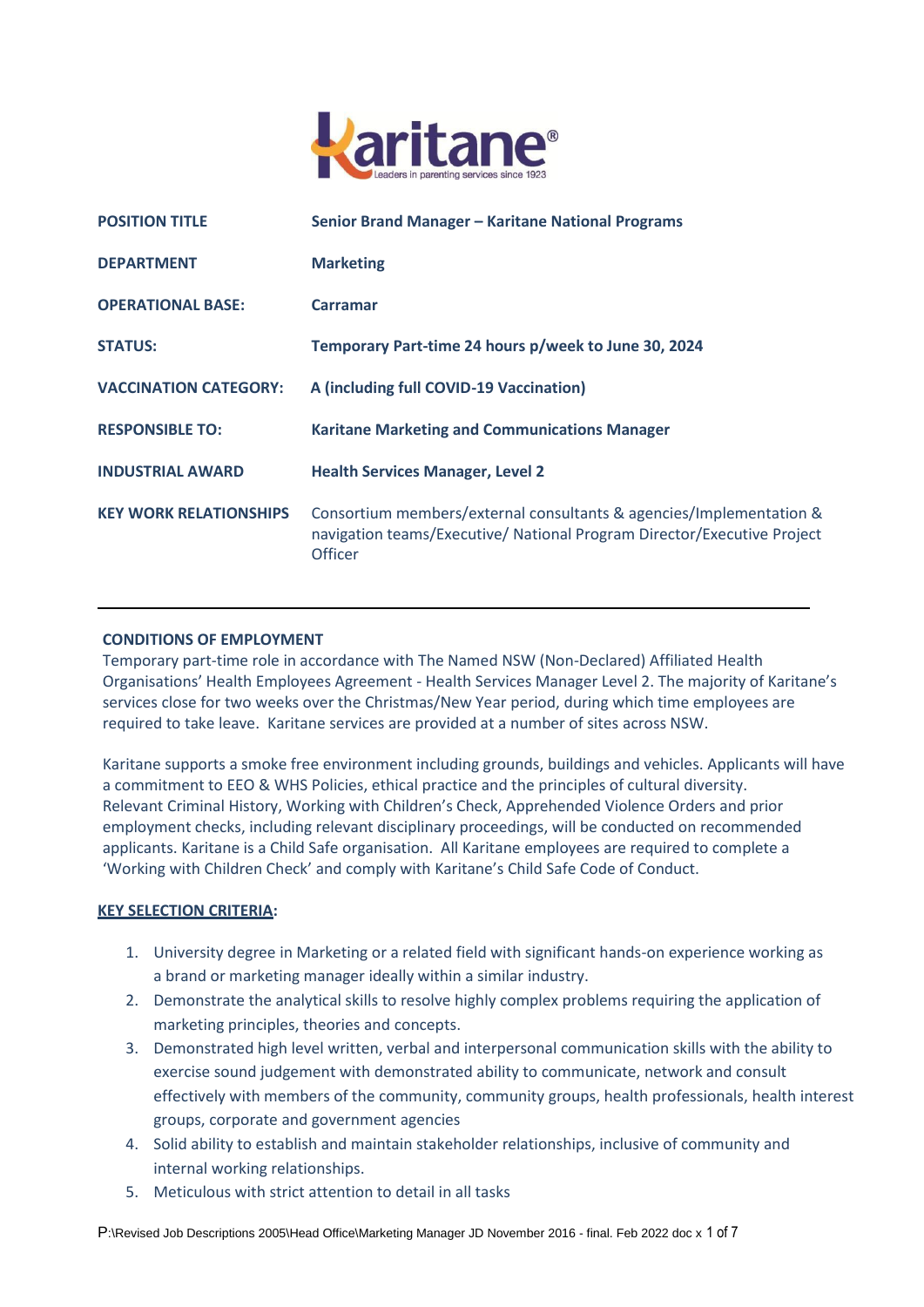- 6. High level of competency with Microsoft Office, Adobe Creative Suite (InDesign and Photoshop), WordPress and MailChimp.
- 7. Photography and video/editing skills.
- 8. Outstanding influencing, negotiating and problem-solving skills.
- 9. Experience with social media (Facebook, LinkedIn, Twitter) with excellent digital campaign management skills (google, SM and MailChimp or similar platforms).
- 10. Strong website management skills and demonstrated experience with the development in the digital landscape inclusive of social media, development of an online presence, management of a website and Google Analytics.

# **ABOUT US**

Karitane is a dynamic and innovative not for profit health organisation and registered charity providing early parenting services. We support families with children from birth to 5 years of age through building parenting capacity, enhancing parent child relationships and strengthening a family's connections with supports in their community. Karitane have been a leading provider of parenting services since 1923 and are approaching our Centenary. Our services are evidence based and delivered by a caring and highly trained professional team of child and family health nurses, paediatricians, social workers, psychologists and psychiatrists offering complete, holistic care**.**

# **OUR CARE**

Karitane staff provide safe, effective, family-centred quality care consistent with the organisation's mission, philosophy, values and standards of care, and adhere to the Professional Code of Conduct.

## **OUR VISION**

Leaders in early parenting services that empower families and children to be confident, safe and resilient**.** 

### **OUR MISSION**

To provide accessible, evidence-based services that support families to parent confidently. Through research, advocacy and collaboration we promote excellence in our care across a diverse community.

### **OUR VALUES**

# **Respect - Our Relationships**

Our relationships are characterised by respect, support and a recognition of the value of every individual. Each family & child, colleague and care partner is important to us. We value our diverse backgrounds and professional approaches that contribute equally to Karitane's success in providing care.

## **Innovation –Our Future Focus**

We commit to creative and innovative approaches to our work informed by ongoing research, increasing knowledge, evidence-based practice and contemporary approaches to care. We seek new opportunities for delivering services that are sustainable and transforming for the families we serve.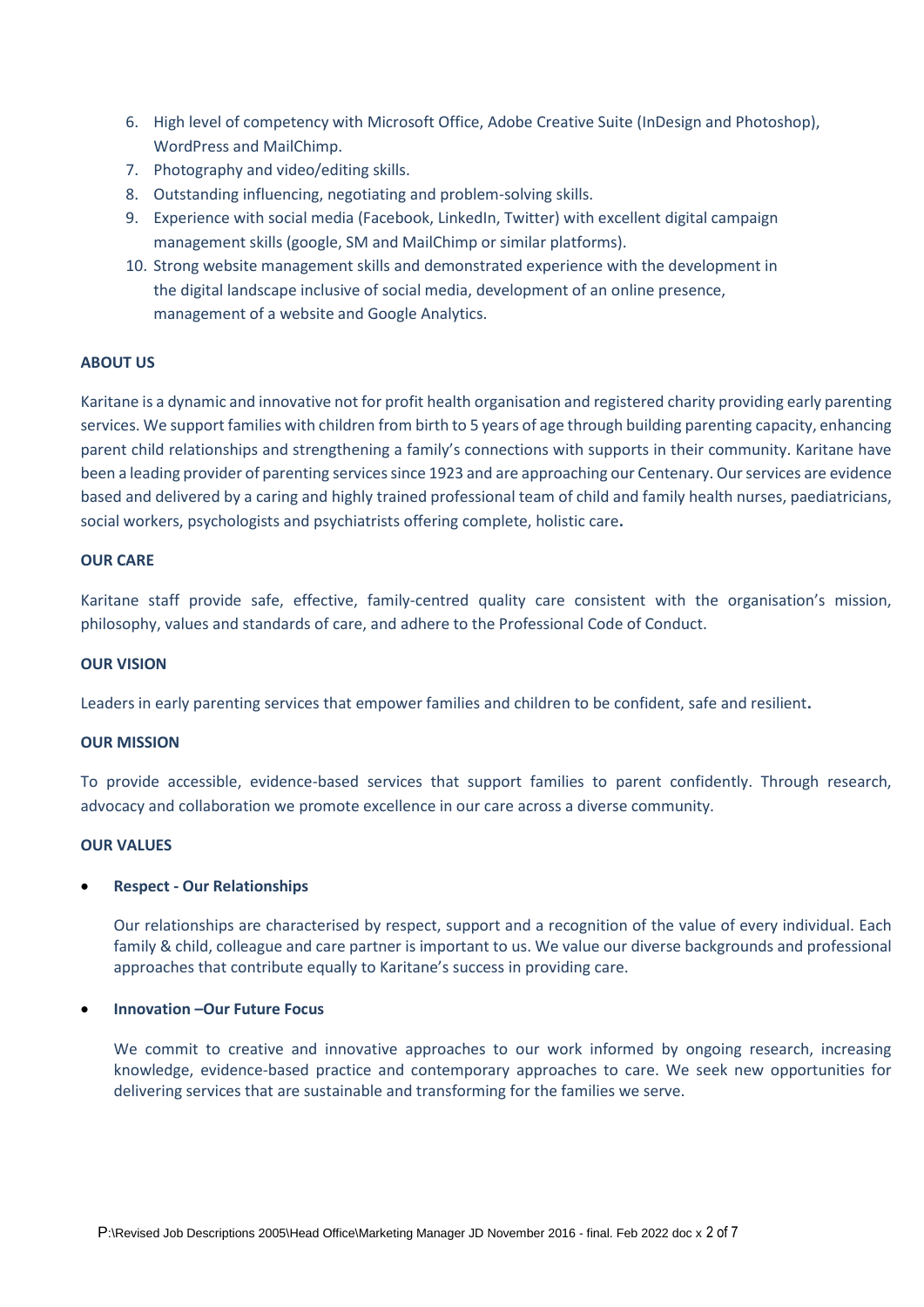## **Collaboration - Our Partnership Approach**

We seek to collaborate with our families, our colleagues and care partners to achieve our purpose. We build our partnerships through effective teamwork, shared decision making, our caring and supportive approach and appropriate and timely communication.

## **Excellence - Our Standard**

We strive for excellence in our work supported by effective leadership, professional, transparent and accountable practices, cultural awareness and a commitment to continuous learning.

## **SUPPORTING OUR PEOPLE**

Karitane is a family-friendly, flexible workplace with a strong culture of success that reflects our values of innovation, excellence, respect and collaboration. We are a passionate, dynamic and highly engaged team making a difference to families' lives. We support each other and provide excellent professional development opportunities. We offer a comprehensive well-being support package, Employee Assistant Program, Perkbox reward & recognition program and discounted gym membership. If you come from NSW Ministry of Health or other affiliated health organizations you can transfer your leave entitlements to Karitane.

### **RESPONSIBILITIES**

### **KEY PERFORMANCE AREAS FOR THIS POSITION:**

### **PROFESSIONAL**

**Duties:**

# **Marketing**

- Developing the marketing strategy for national programs in line with brand guidelines and service objectives.
- Managing all national marketing activities for national programs within budget.
- Develop and deliver the annual operational plan for national programs marketing, promotional and communication activities.
- Use of analytics to develop insight lead marketing initiatives.
- Overall responsibility for brand management and identity, use of organisation logos etc.
- Creating all marketing material in line with brand guidelines.
- Increasing national programs profile across different channels including print, online, socialmedia and partnerships.
- Provide advice to the Marketing Manager, Service Director, CEO, staff and stakeholders on all matters pertaining to Communications, Corporate Image, PR and community engagement.

## **Website**

- Maintain, update and manage the ongoing development of the organisation's website.
- Be the point of contact of partner feedback and updates on the website.
- Support Marketing Manager and liaise with web developer for improvements.
- Manage search engine optimisation on key pages and social media.

P:\Revised Job Descriptions 2005\Head Office\Marketing Manager JD November 2016 - final. Feb 2022 doc x 3 of 7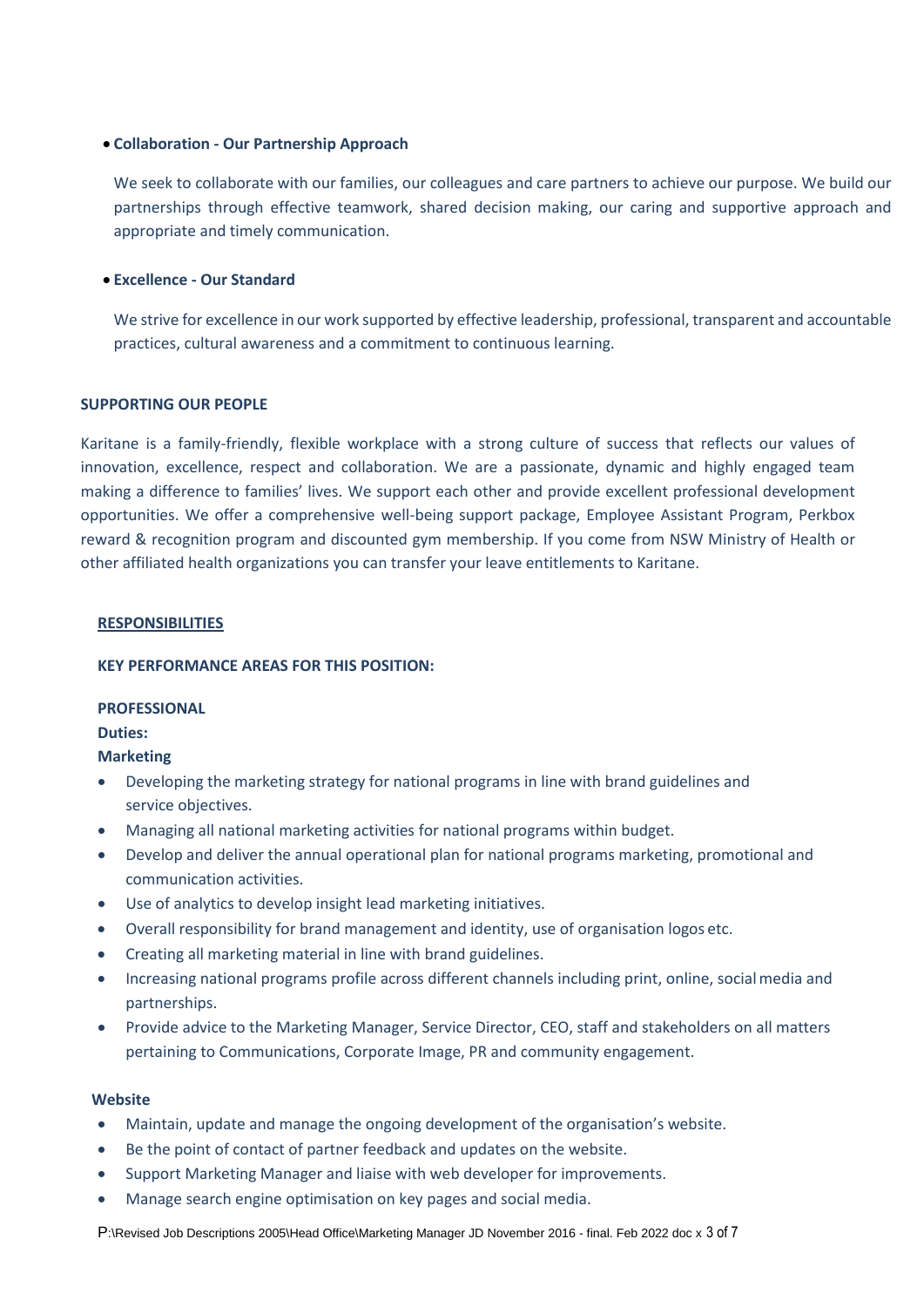# **Social Media**

- Manage social media platforms and media relationships.
- Manage all social media platforms for national programs developing content to build audience reach and engagement. Develop and manage paid ads.
- Develop and embed Social Media guidelines, working with the marketing and clinical teams across partner organisations developing engaging rich content.
- Develop a weekly schedule of social media posts finalising each month no later than the second Monday of the month prior for review and approval.
- Review Facebook/Insta/LinkedIn/Twitter/Website analytics for monthly highlights, learnings/opportunities for improvement and insights to apply to strategy.

# **Media Management and Liaison**

- Consult with the Commonwealth Department of Health regarding media and marketing advice.
- Work with Marketing Manager to develop opportunities for ForWhen & Connecting the Dots and other emerging National Programs in media and develop and coordinate news pieces.
- Develop and produce media releases as required.

# **Stakeholder Relationships**

- Lead national consortium of service providers to implement national brand plans as well as develop multi state/territory-based marketing plans.
- Ensure accurate and timely communication to all key stakeholders.
- Maintaining effective internal communications to ensure that all relevant teams/ services are kept informed.
- Overseeing the management of other key relationships for marketing includingrelationships with supporters, suppliers, community, service and licensed clubs and business/corporate groups and stakeholders
- Analysing potential strategic partner relationships for company marketing.
- Promoting ForWhen/ Connecting the Dots and other National programs and their various services in the media and within the local community.

# **Publications and promotion**

- Oversee the development, coordination and editing of brochures or promotional material as required in liaison with content experts.
- Provide consultancy service for national programs staff and partner organisations, requiring advice on production of publications & print materials.
- Planning and implementing promotional campaigns.
- Preparing online and print marketing campaigns.
- Monitoring and reporting on effectiveness of marketing communications.
- Work collaboratively with national programs partner organisations to identify strengths and assist with future brand development.
- **Other**
- Carry out such responsibilities consistent with the relevant award or terms of employment as may be

P:\Revised Job Descriptions 2005\Head Office\Marketing Manager JD November 2016 - final. Feb 2022 doc x 4 of 7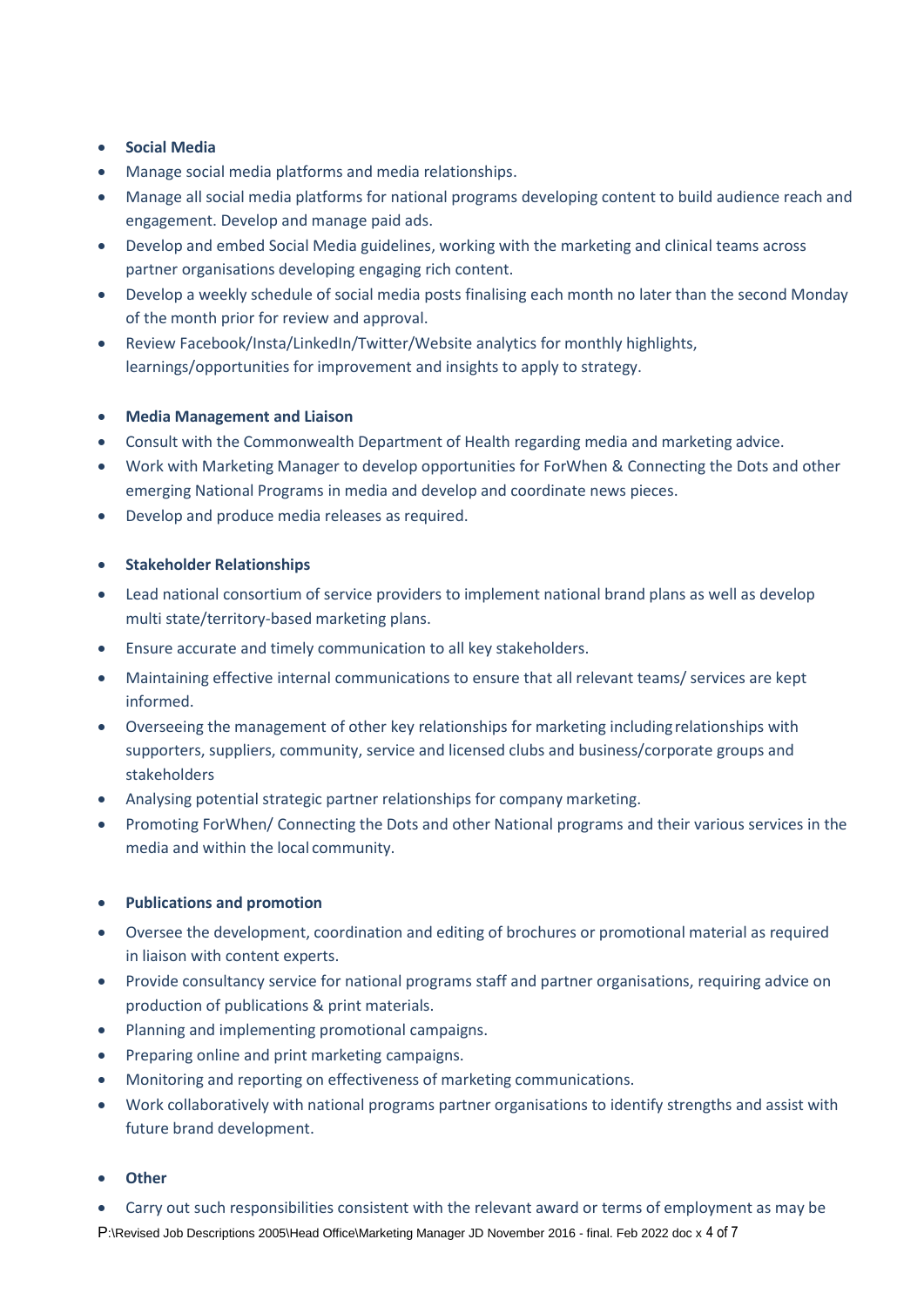directed or implied from time to time.

 Liaise/consultation with Karitane staff, community and other key stake holders to develop promotional strategies

# **ORGANISATIONAL**

 Participate in the smooth operation of Karitane in accordance with the mission statement and business plan

## **UNIVERSAL STATEMENT OF OBLIGATIONS**

### **EDUCATION AND PROFESSIONAL DEVELOPMENT**

- Identifying knowledge deficits and pursue appropriate continuing education and clinical updating.
- Attend mandatory education in Fire, Manual Handling and any other training courses specified by management which will enhance personal development and productivity requirements.
- Recognise and respond to the need for accurate health promotional information for clients, visitors and other members of staff.

## **CLINICAL AND/OR CORPORATE GOVERNANCE**

- Identifying the needs of clients, visitors and where possible adapt services to meet those needs.
- Understand the accreditation processes within Karitane and participate in the implementation of improvement strategies.

### **CODE OF CONDUCT**

- Adhere to the NSW Ministry of Health and SWSLHD professional Code of Conduct and Ethics.
- Demonstrate accountability and ethical behaviour in the performance of all duties.
- Respect the physical, emotional, social and spiritual needs of the client and their carers, including their right to be involved in decision-making affecting their health care.
- Report any suspected cases of child neglect or abuse to immediate manager.
- Be aware of medico/legal responsibilities.
- Maintain confidentiality and privacy at all times.
- Report suspected or actual; fraud associated with the workplace.

# **WORK HEALTH & SAFETY, SECURITY AND FIRE SAFETY:-**

- Maintain a current driver's licence and provide a photocopy of same at annual performance appraisals.
- Adhere to Karitane's Work Health and Safety policy and procedures.
- Commitment to and understanding of NSW Health Smoke Free- free Health Care Policy
- Assist with the security of the building through the correct handling of keys.
- Report any damage or repairs required to buildings, furniture and equipment to the appropriate supervisor so that repairs can be arranged.
- Adhere to Karitane's procedures for `Risk Management' of identified risks.
- Ensure all office equipment and lighting is turned off and work area is secure before leaving each day.

P:\Revised Job Descriptions 2005\Head Office\Marketing Manager JD November 2016 - final. Feb 2022 doc x 5 of 7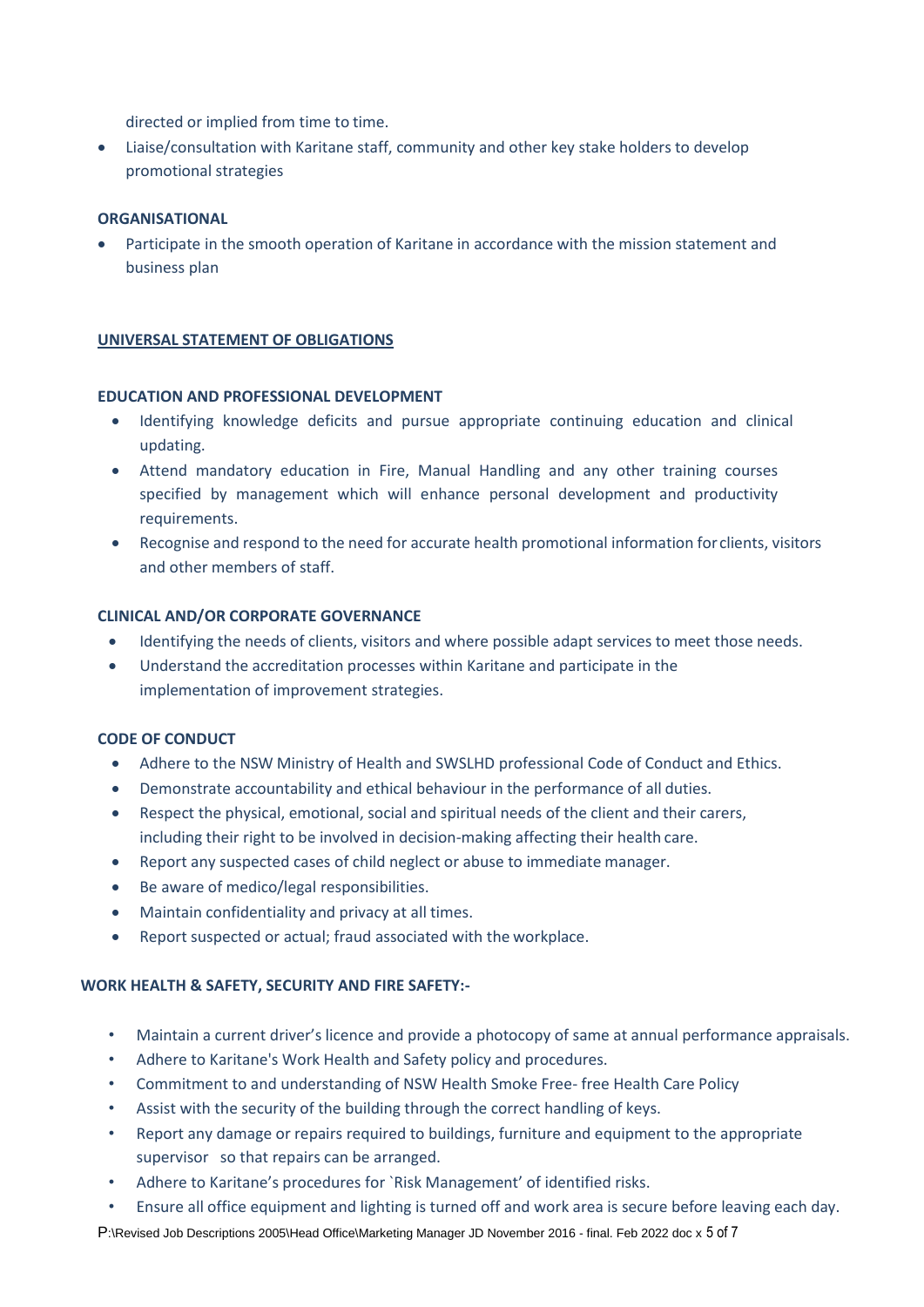- Attend education sessions regarding WHS, security & fire safety.
- Follow the protocols for Incident Management & Reporting.
- Participate in security risk identification/assessment & report any suspicious occurrences/ potential for aggressive episodes.
- Assist management in the creation and maintenance of a `zero tolerance zone' where staff and clients can enjoy an environment in which violence and verbal abuse is not tolerated.

# **EQUAL EMPLOYMENT OPPORTUNITY, CULTURAL DIVERSITY AND ANTIDISCRIMINATION**

- Be aware of and act within the bounds of the EEO Policy of SWSLHD.
- Be aware of and act within the bounds of the Anti-Discrimination policy of SWSLHD.
- Respond positively to the cultural beliefs and practices of clients, visitors and other staff members.
- Be actively involved in the optimizing service provision to people of Non English Speaking Backgrounds and Aboriginal and Torres Strait Islander backgrounds.
- Harassment will not be tolerated in any form, ie behaviour, verbal or physical, which is unwelcome, persistent and/or offensive.

# **PERFORMANCE MANAGEMENT**

Performance appraisal will be carried out at three months and then annually with the Marketing Manager.

# **EXIT INTERVIEWS**

Participate in an Exit interview on termination.

# **Employees Declaration**

I have read this position description, I understand the position requirements and position demands checklist (attached) and agree that I can fulfill these requirements to the standards outlined.

I am not aware of any reason, which might interfere with my ability to perform the inherent position requirements and position demands of this position.

I am aware that my ongoing employment will be subject to my continued compliance with the relevant NSW Health policy directive/s concerning Immunisation Compliance, Occupational Assessment, and Screening & Vaccination against Specified Infectious Diseases. I am aware that I must ensure that myself and those staff reporting to me are made aware of, and comply with the requirements of, this/these policy directive/s I am aware that any false or misleading statements may threaten my appointment or continued employment with Karitane.

I agree to comply with the policies of NSW Health & Karitane

I also agree to strictly observe the policy on confidentiality of staff and patient information or such other sensitive or confidential information that I many come across in the course of my employment.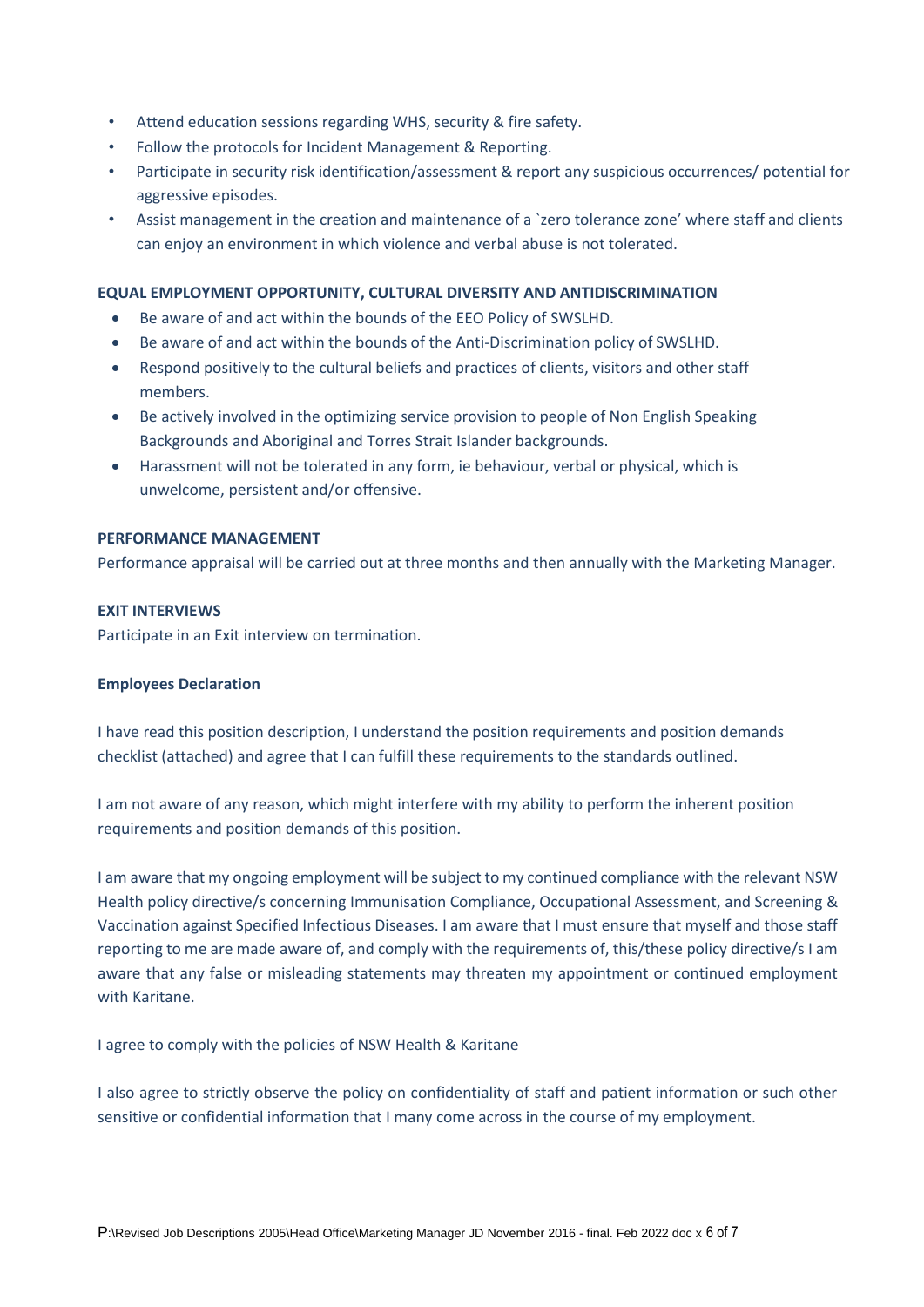I am aware that during the course of my employment, regular criminal record checks and Working With Children's Checks will be conducted with my knowledge to ensure my ongoing suitability for employment.

| <b>Employee's Name</b>                                                             | <b>Signature</b> | <b>Date</b> |  |
|------------------------------------------------------------------------------------|------------------|-------------|--|
| I have explained the duties and responsibilities of this position to the employee. |                  |             |  |
| <b>Chief Executive Officer</b>                                                     | <b>Signature</b> | <b>Date</b> |  |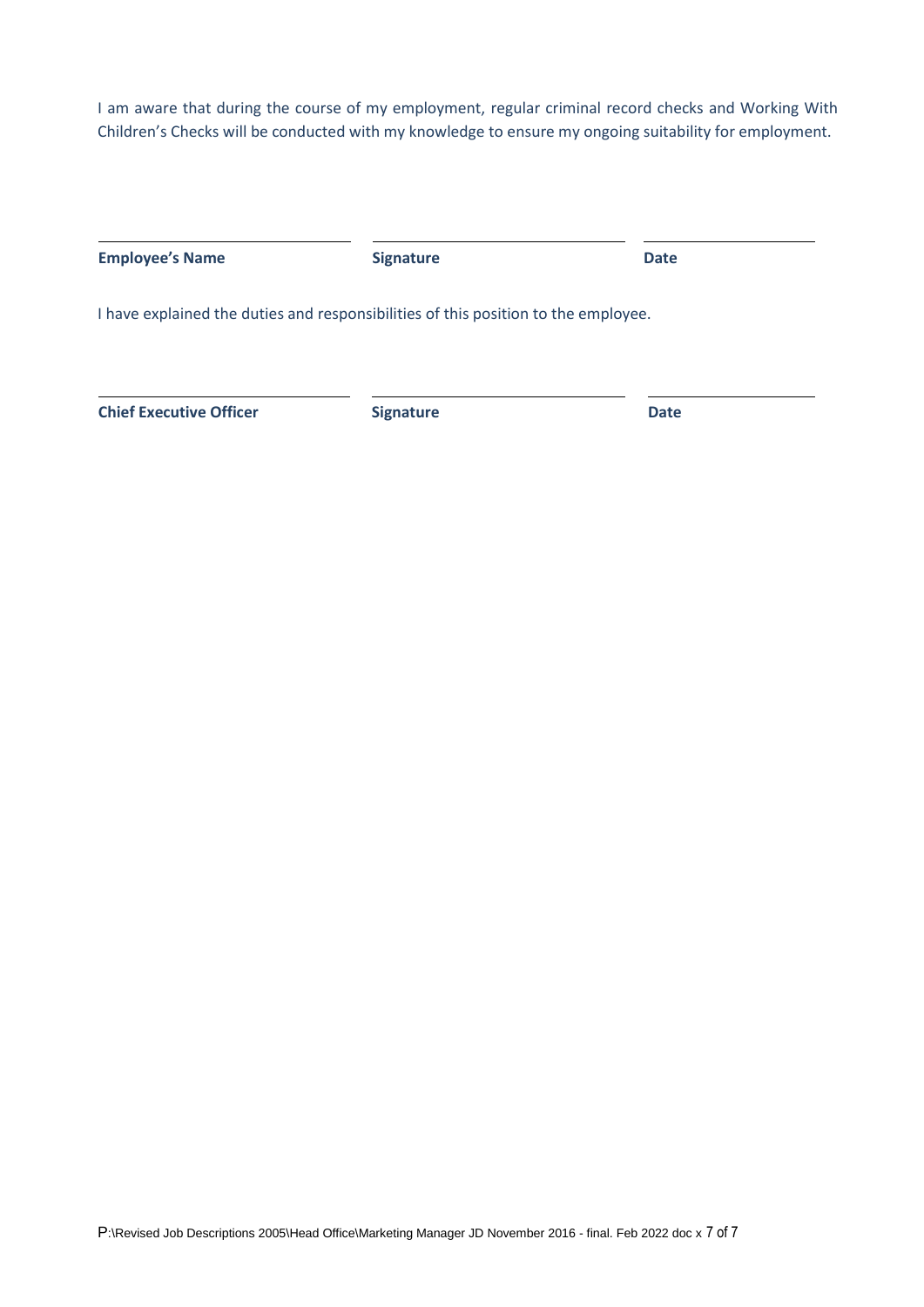| <b>POSITION DEMANDS CHECKLIST</b><br><b>Karitane</b>                                                             |                       |  |  |
|------------------------------------------------------------------------------------------------------------------|-----------------------|--|--|
| <b>PHYSICAL DEMANDS</b>                                                                                          | <b>FREQUENCY</b>      |  |  |
| Sitting - remaining in a seated position to perform tasks                                                        | Frequent              |  |  |
| Standing - remaining standing without moving about to perform tasks                                              | <b>Frequent</b>       |  |  |
| Walking - Floor type: even / uneven / slippery, indoors / outdoors, slopes                                       | Frequent              |  |  |
| Running - Floor type: even / uneven / slippery, indoors / outdoors, slopes                                       | Infrequent            |  |  |
| Bend/Lean Forward from Waist - Forward bending from the waist to perform tasks                                   | Infrequent            |  |  |
| Trunk Twisting - Turning from the waist while sitting or standing to perform tasks                               | <b>Occasional</b>     |  |  |
| Kneeling - remaining in a kneeling posture to perform tasks                                                      | Infrequent            |  |  |
| Squatting / Crouching - Adopting a squatting or crouching posture to perform tasks                               | Infrequent            |  |  |
| Leg / Foot Movement - Use of leg and / or foot to operate machinery                                              | <b>Not Applicable</b> |  |  |
| Climbing (stairs/ladders) - Ascend / descend stairs, ladders, steps                                              | Infrequent            |  |  |
| Lifting / Carrying - Light lifting & carrying: 0 - 9 kg                                                          | <b>Occasional</b>     |  |  |
| Lifting / Carrying - Moderate lifting & carrying: 10 - 15 kg                                                     | Infrequent            |  |  |
| Lifting / Carrying - Heavy lifting & carrying: 16kg & above                                                      | Infrequent            |  |  |
| Reaching - Arms fully extended forward or raised above shoulder                                                  | Infrequent            |  |  |
| Pushing / Pulling / Restraining - Using force to hold / restrain or move objects toward<br>or away from the body | <b>Occasional</b>     |  |  |
| Head / Neck Postures - Holding head in a position other than neutral (facing forward)                            | Infrequent            |  |  |
| Hand & Arm Movements - Repetitive movements of hands and arms                                                    | Frequent              |  |  |
| Grasping / Fine Manipulation - Gripping, holding, clasping with fingers or hands                                 | Frequent              |  |  |
| Work At Heights - Using ladders, footstools, scaffolding, or other objects to perform<br>work                    | <b>Not Applicable</b> |  |  |
| Driving - Operating any motor powered vehicle                                                                    | <b>Not Applicable</b> |  |  |
| <b>PHYSICAL DEMANDS</b>                                                                                          | <b>FREQUENCY</b>      |  |  |
| Sight - Use of sight is an integral part of work performance e.g. computer screens                               | Constant              |  |  |
|                                                                                                                  |                       |  |  |
|                                                                                                                  | Choose an item.       |  |  |
| Hearing - Use of hearing is an integral part of work performance e.g. Telephone<br>enquiries                     | Constant              |  |  |
| Smell - Use of smell is an integral part of work performance e.g. Working with<br>chemicals Not                  | <b>Not Applicable</b> |  |  |
| Taste - Use of taste is an integral part of work performance e.g. Food preparation Not                           | <b>Not Applicable</b> |  |  |
| Touch - Use of touch is an integral part of work performance                                                     | <b>Not Applicable</b> |  |  |
| PHYSICAL DEMANDS                                                                                                 | <b>FREQUENCY</b>      |  |  |
| Distressed People - e.g. Emergency or grief situations                                                           | Infrequent            |  |  |
| Aggressive & Uncooperative People - e.g. drug / alcohol, dementia, mental illness                                | Infrequent            |  |  |
| Unpredictable People - e.g. Dementia, mental illness, head injuries                                              | Infrequent            |  |  |
| Restraining - involvement in physical containment of patients / clients                                          | <b>Not Applicable</b> |  |  |
| Exposure to Distressing Situations - e.g. Child abuse, viewing dead / mutilated bodies                           | <b>Not Applicable</b> |  |  |
| PHYSICAL DEMANDS                                                                                                 | <b>FREQUENCY</b>      |  |  |
| Dust - Exposure to atmospheric dust                                                                              | Infrequent            |  |  |
| Gases - Working with explosive or flammable gases requiring precautionary measures                               | <b>Not Applicable</b> |  |  |
| Fumes - Exposure to noxious or toxic fumes                                                                       | <b>Not Applicable</b> |  |  |
| Liquids - Working with corrosive, toxic or poisonous liquids or chemicals requiring PPE                          | <b>Not Applicable</b> |  |  |
| Hazardous substances - e.g. Dry chemicals, glues                                                                 | <b>Not Applicable</b> |  |  |

P:\Revised Job Descriptions 2005\Head Office\Marketing Manager JD November 2016 - final. Feb 2022 doc x 8 of 7